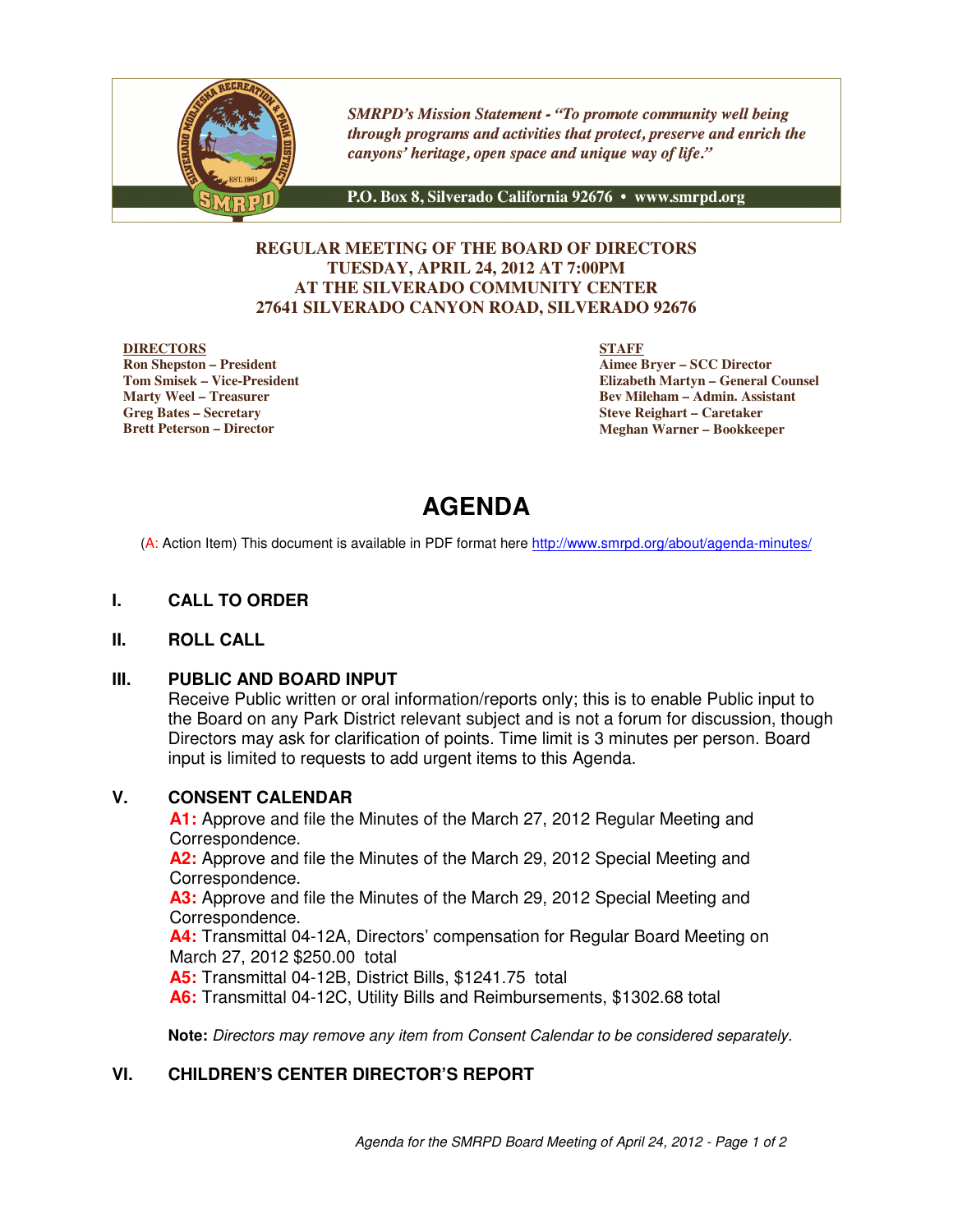#### **VIII. OTHER DISTRICT BUSINESS**

- (A) Declaration of Qualification to vote for LAFCO
- (B) CalEMA/FEMA Project Update Linda May/Greg Bates
- (C) New St. Michael's Abbey Update Ron Shepston/Greg Bates

#### **IX. COMMITTEES**

NOTE: There will be no discussion of Committee issues unless agendized below or added to the Agenda by majority vote of the Board in Section III to address issues that require immediate attention for reasons to be explained in the motion to add. Other comments can be made under Director Comments.

#### **STANDING COMMITTEES AND REPRESENTATIVES:**

- (A) **RECREATION** (Peterson)
- (B) **FINANCE** (Weel)
- (C) **PERSONNEL** (Shepston)
- (D) **OPEN SPACE AND TRAILS** (Peterson, Bates)
- (E) **FACILITIES MAINTENANCE AND SAFETY** (Weel, Peterson)

#### **AD HOC COMMITTEES & REPRESENTATIVES:**

- (F) **ISDOC REPRESENTATIVE (**Shepston)
- (G) **PRESERVATION & RESTORATION** (Smisek)
- (H) **COMMUNICATIONS & DISTRICT OUTREACH** (Smisek)
- (I) **SILVERADO CHILDREN'S CENTER** (Shepston) **Children's Center Advisory Committee** (Shepston, Bryer) (Public Members: Dawn Lynch, Julia Jones-Tester, Deborah Johnson)

#### **X. DIRECTOR'S COMMENTS**

Pursuant to Government Code §54954.2 members of the Board of Directors or Staff may ask questions for clarification, make brief announcements, make brief reports on their activities. The Board or a Board member may provide a reference to Staff or other resources for factual information, request Staff to report back at a subsequent meeting concerning any matter, or direct that a matter of business be placed on a future Agenda.

- (2) Director Smisek (2) Director Bates (3) Director Peterson
- (4) Director Weel (5) Director Shepston

#### **XI. ADJOURNMENT**

The next regular meeting of the Board of Directors will be at the Silverado Community Center, 27641 Silverado Canyon Road at 7:00 PM on May 22, 2012.

Materials related to an item on this agenda submitted after distribution of the agenda packet are either available for public inspection at the Silverado Library, and posted on the SMRPD website at http://www.smrpd.org/about/agenda-minutes/. Materials prepared by SMRPD will be available at the meeting, those provided by others after the meeting.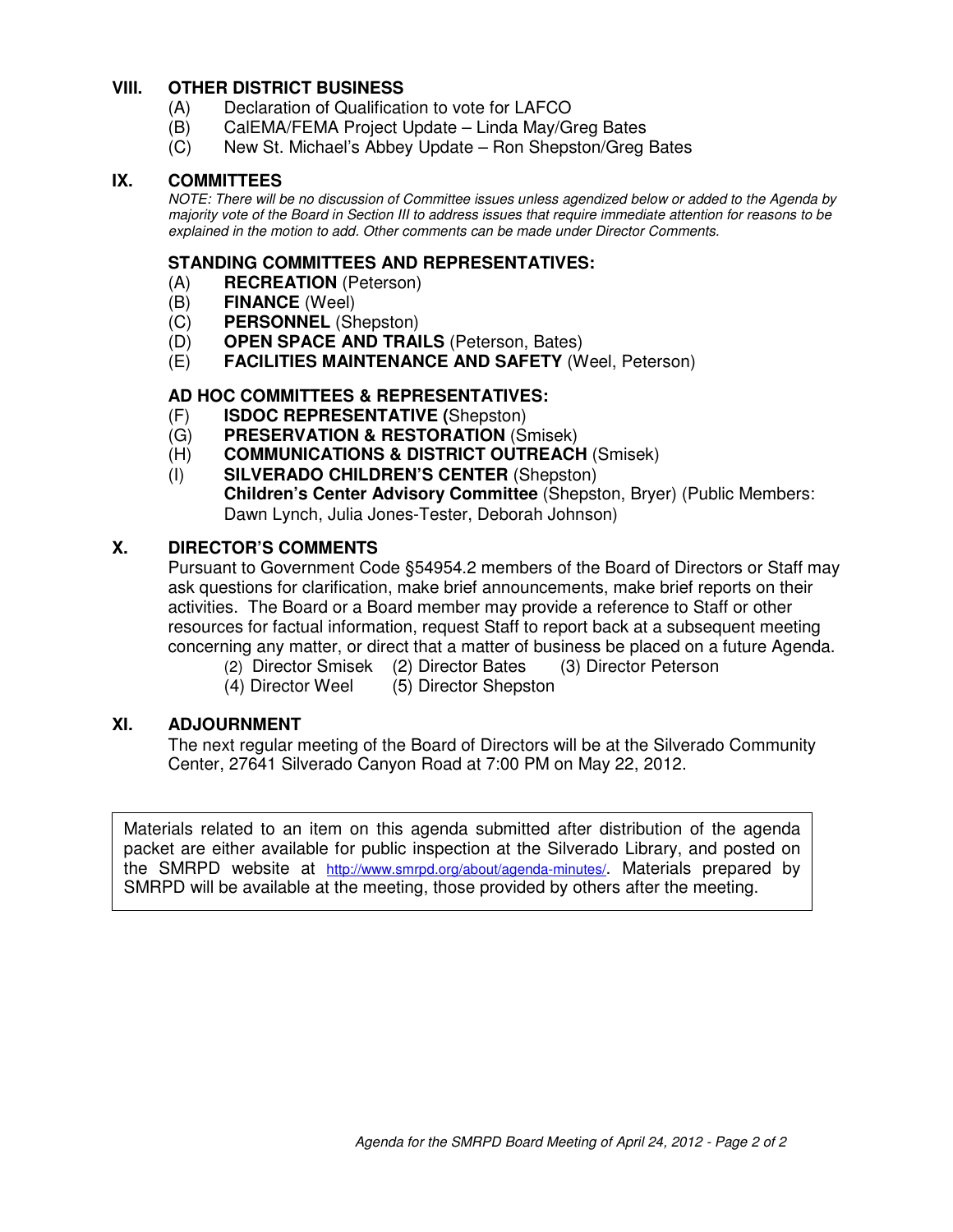## **LOCALLY GOVERNED DISTRICT DATE: 04/20/12 CLAIMS TRANSMITTED FOR PAYMENT REPORT 04-12A**

Sil-Mod Rec. and Parks Dist. THE COUNTY AUDITOR IS AUTHORIZED TO PO Box 8 DRAW THIS CHECK FROM Silverado, CA 92676 **FUND: 728 BUDGET CONTROL: 728** 

| PAYEE NAME AND ADDRESS<br>SOCIAL SECURITY /TAX ID                                       | <b>DATE</b><br><b>INVOICE#</b> | <b>DEPT</b><br><b>V700</b> | OBJT<br>REV/<br><b>BS ACCT</b> | <b>UNIT</b><br>900 |          | <b>AMOUNT</b>  | <b>AC'S USE ONLY</b><br>DOC NUMBER | SC |
|-----------------------------------------------------------------------------------------|--------------------------------|----------------------------|--------------------------------|--------------------|----------|----------------|------------------------------------|----|
| <b>VC-4415</b><br><b>Brett Peterson</b><br>P.O. Box 613<br>Silverado, CA 92676          | 3/27/2012                      | <b>V700</b>                | 0100                           | 900                | \$       | 50.00          |                                    |    |
| <b>VC-4543</b><br><b>Martin Weel</b><br>28614 Modjeska Canyon Road                      | 3/27/2012                      | <b>V700</b>                | 0100                           | 900                | \$<br>\$ | 50.00<br>50.00 | 1099                               |    |
| Modjeska, CA 92676<br><b>VC-9989</b>                                                    |                                |                            |                                |                    | \$       | 50.00          | 1099                               |    |
| Ron Shepston<br>P.O. Box<br>31311 Silverado Canyon Road<br>Silverado, CA 92676          | 3/27/2012                      | <b>V700</b>                | 0100                           | 900                | \$       | 50.00          |                                    |    |
| <b>VC-9990</b><br><b>Greg Bates</b><br>28100 Modjeska Canyon Road<br>Modjeska, CA 92676 | 3/27/2012                      | <b>V700</b>                | 0100                           | 900                | \$<br>\$ | 50.00<br>50.00 | 1099                               |    |
| <b>VC-1539</b><br><b>Tom Smisek</b><br>P.O. Box 374<br>Silverado, CA 92676              | 3/27/2012                      | <b>V700</b>                | 0100                           | 900                | \$<br>\$ | 50.00<br>50.00 | 1099                               |    |
|                                                                                         |                                |                            |                                |                    | \$       | 50.00          | 1099                               |    |

The claims listed above totaling **\$250.00** of the Board of Directors of this District and I certify that the payees named who are described in Government Code Section 3101 have taken an oath or affirmation required by Government Code Section 3102. are approved for payment pursuant to an order entered in the Minutes

\_\_\_\_\_\_\_\_\_\_\_\_\_\_\_\_\_\_\_\_\_\_\_\_\_\_\_\_\_\_ \_\_\_\_\_\_\_\_\_\_\_\_\_\_\_\_\_\_\_\_\_\_\_\_\_\_\_\_\_\_\_\_\_ \_\_\_\_\_\_\_\_\_\_\_\_\_\_\_\_\_\_\_\_\_\_\_\_\_\_\_\_\_\_\_\_\_\_

APPROVED BY COUNTERSIGNED BY ATTESTED AND/OR COUNTERSIGNED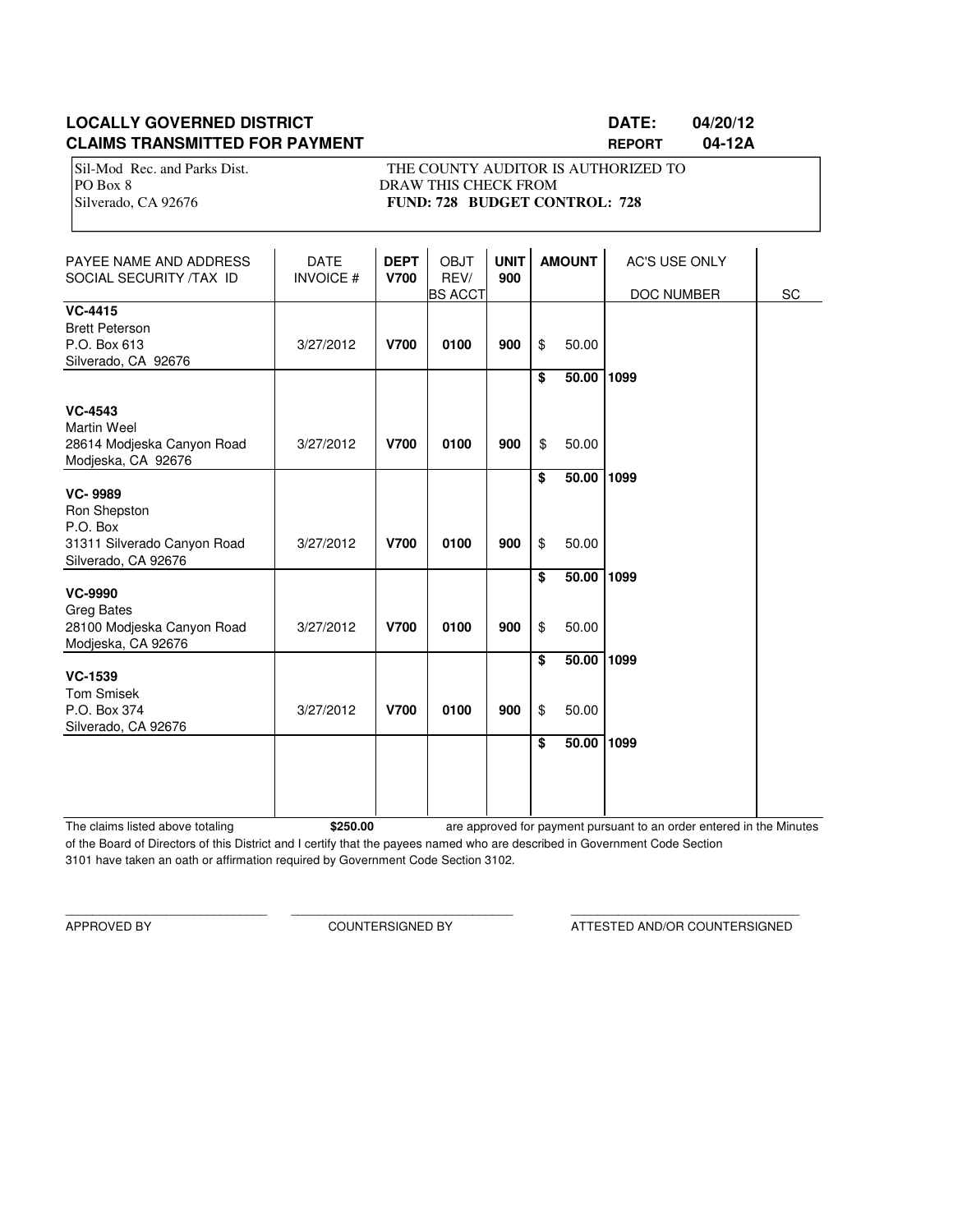| <b>LOCALLY GOVERNED DISTRICT</b>      | <b>DATE</b>  |        |
|---------------------------------------|--------------|--------|
| <b>CLAIMS TRANSMITTED FOR PAYMENT</b> | <b>REPOR</b> | 04-12B |

| <b>CLAIMS TRANSMITTED FOR PAYMENT</b>                                                  |                                                                                                  |                                                          |                                                |                          |                                            | <b>REPORT</b> | 04-12B |    |
|----------------------------------------------------------------------------------------|--------------------------------------------------------------------------------------------------|----------------------------------------------------------|------------------------------------------------|--------------------------|--------------------------------------------|---------------|--------|----|
| Sil-Mod Rec. and Parks Dist.<br>P.O.Box 8<br>Silverado, CA 92676                       | THE COUNTY AUDITOR IS AUTHORIZED TO<br>DRAW THIS CHECK FROM FUND: 728 BUDGET CONTROL: 728        |                                                          |                                                |                          |                                            |               |        |    |
| PAYEE NAME AND ADDRESS<br>SOCIAL SECURITY /TAX ID                                      | DATE<br><b>INVOICE#</b>                                                                          | <b>DEPT</b><br><b>V700</b>                               | OBJT<br>REV/                                   | <b>UNIT</b><br>900       | <b>AMOUNT</b>                              | AC'S USE ONLY |        |    |
| <b>VC-2027</b><br>COOKSMITH LANDSCAPING<br>630 N. TUSTIN AVE #1518<br>ORANGE, CA 92867 | <b>INVOICE #10869</b><br><b>INVOICE #10752</b><br><b>INVOICE #10852</b><br><b>INVOICE #10742</b> | <b>V700</b><br><b>V700</b><br><b>V700</b><br><b>V700</b> | <b>BS ACCT</b><br>1400<br>1400<br>1400<br>1400 | 900<br>900<br>900<br>900 | \$340.00<br>\$16.00<br>\$235.00<br>\$16.00 | DOC NUMBER    |        | SC |
| <b>VC-2760</b><br><b>MEGHAN WARNER</b><br>P.O. BOX 177<br>SILVERADO, CA 92676          | INVOICE #12-46                                                                                   | <b>V700</b>                                              | 1900                                           | 900                      | \$607.00<br>\$250.00                       |               |        |    |
| <b>VC-2865</b><br>STEVE REIGHART<br>27641 SILVERADO CANYON ROAD<br>SILVERADO, CA 92676 | INVOICE #3028                                                                                    | <b>V700</b>                                              | 1900                                           | 900                      | \$250.00 1099<br>\$337.50                  |               |        |    |
| <b>VC-4740</b><br>HOME DEPOT<br>PO BOX 183176<br>COLUMBUS, OH 43218-3176               | INVOICE DATED: 04/05/12                                                                          | <b>V700</b>                                              | 1400                                           | 900                      | \$337.50 1099<br>\$47.25                   |               |        |    |
|                                                                                        |                                                                                                  |                                                          |                                                |                          | \$47.25                                    |               |        |    |
|                                                                                        |                                                                                                  |                                                          |                                                |                          |                                            |               |        |    |
|                                                                                        |                                                                                                  |                                                          |                                                |                          |                                            |               |        |    |
|                                                                                        |                                                                                                  |                                                          |                                                |                          |                                            |               |        |    |
|                                                                                        |                                                                                                  |                                                          |                                                |                          |                                            |               |        |    |
|                                                                                        |                                                                                                  |                                                          |                                                |                          |                                            |               |        |    |

The claims listed above totaling **1.241.75** are approved for payment pursuant to an order entered in the Minutes

of the Board of Directors of this District and I certify that the payees named who are described in Government Code Section 3101 have taken an oath or affirmation required by Government Code Section 3102.

APPROVED BY COUNTERSIGNED BY ATTESTED AND/OR COUNTERSIGNED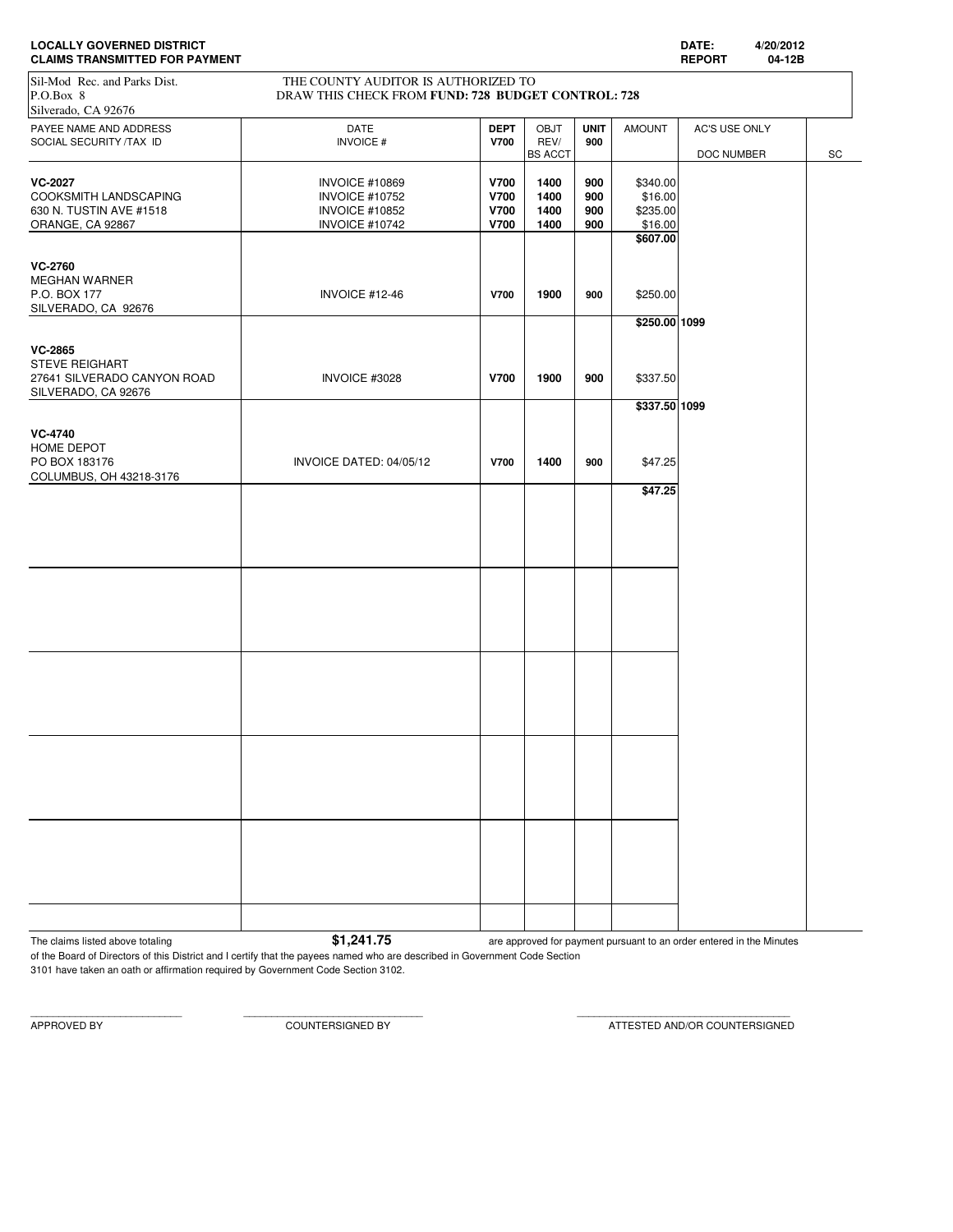# **LOCALLY GOVERNED DISTRICT DATE: 04/20/12**

| <b>DATE:</b> | 04/20 |
|--------------|-------|
|              |       |

| <b>CLAIMS TRANSMITTED FOR PAYMENT</b>                                       |                                                                                                                                                           |                            |                                |                    |                                          | <b>REPORT</b><br>04-12C     |    |  |
|-----------------------------------------------------------------------------|-----------------------------------------------------------------------------------------------------------------------------------------------------------|----------------------------|--------------------------------|--------------------|------------------------------------------|-----------------------------|----|--|
| Sil-Mod Rec. and Parks Dist.<br>P.O.Box 8<br>Silverado, CA 92676            | THE COUNTY AUDITOR IS AUTHORIZED TO<br>DRAW THIS CHECK FROM FUND: 728 BUDGET CONTROL: 728                                                                 |                            |                                |                    |                                          |                             |    |  |
| PAYEE NAME AND ADDRESS<br>SOCIAL SECURITY /TAX ID                           | DATE<br><b>INVOICE#</b>                                                                                                                                   | <b>DEP</b><br>V700         | OBJT<br>REV/<br><b>BS ACCT</b> | <b>UNIT</b><br>900 | <b>AMOUNT</b>                            | AC'S USE ONLY<br>DOC NUMBER | SC |  |
| <b>VC-1672</b><br>SMRPD (BofA Account)<br>P.O. Box 8<br>Silverado, CA 92676 | <b>REIMBURSEMENT OF CHECK #1930</b><br><b>PAID TO: JANI-KING</b><br>INVOICE #LAX04120449<br>INVOICE #LAX04120442                                          | <b>V700</b><br><b>V700</b> | 1400<br>1400                   | 900<br>900         | \$220.38<br>\$221.49<br>\$441.87         |                             |    |  |
| <b>VC-1672</b><br>SMRPD (BofA Account)<br>P.O. Box 8<br>Silverado, CA 92676 | <b>REIMBURSEMENT OF CHECK #1931</b><br>PAID TO: WASTE MANAGEMENT<br>INVOICE #0060016-2884-8                                                               | <b>V700</b>                | 2800                           | 900                | \$209.90                                 |                             |    |  |
| <b>VC-1672</b><br>SMRPD (BofA Account)<br>P.O. Box 8<br>Silverado, CA 92676 | <b>REIMBURSEMENT OF CHECK #1932</b><br><b>PAID TO: IRWD</b><br>METER #55418830 03/21/12 V700<br>METER #51441202 03/21/12<br>METER #56569388 03/21/12 V700 | <b>V700</b>                | 2800<br>2800<br>2800           | 900<br>900<br>900  | \$209.90<br>\$8.75<br>\$61.94<br>\$88.12 |                             |    |  |
| <b>VC-1672</b><br>SMRPD (BofA Account)<br>P.O. Box 8<br>Silverado, CA 92676 | <b>REIMBURSEMENT OF DEBITS</b><br><b>PAID TO: SCE</b><br>ACCOUNT #2-25-699-8121 03/2012 V700<br>ACCOUNT #2-32-988-1767 03/2012                            | <b>V700</b>                | 2800<br>2800                   | 900<br>900         | \$158.81<br>\$66.57<br>\$341.35          |                             |    |  |
| <b>VC-1672</b><br>SMRPD (BofA Account)<br>P.O. Box 8<br>Silverado, CA 92676 | <b>REIMBURSEMENT OF DEBITS</b><br>PAID TO: AT&T<br>714-649-2850 03/10/12<br>714-649-2428 03/10/12                                                         | <b>V700</b><br><b>V700</b> | 702<br>702                     | 900<br>900         | \$407.92<br>\$45.60<br>\$38.58           |                             |    |  |
|                                                                             |                                                                                                                                                           |                            |                                |                    | \$84.18                                  |                             |    |  |
|                                                                             |                                                                                                                                                           |                            |                                |                    |                                          |                             |    |  |
|                                                                             |                                                                                                                                                           |                            |                                |                    |                                          |                             |    |  |
|                                                                             |                                                                                                                                                           |                            |                                |                    |                                          |                             |    |  |
|                                                                             |                                                                                                                                                           |                            |                                |                    |                                          |                             |    |  |

The claims listed above totaling **\$1,302.68** 

are approved for payment pursuant to an order entered in the Minutes

of the Board of Directors of this District and I certify that the payees named who are described in Government Code Section 3101 have taken an oath or affirmation required by Government Code Section 3102.

APPROVED BY COUNTERSIGNED BY ATTESTED AND/OR COUNTERSIGNED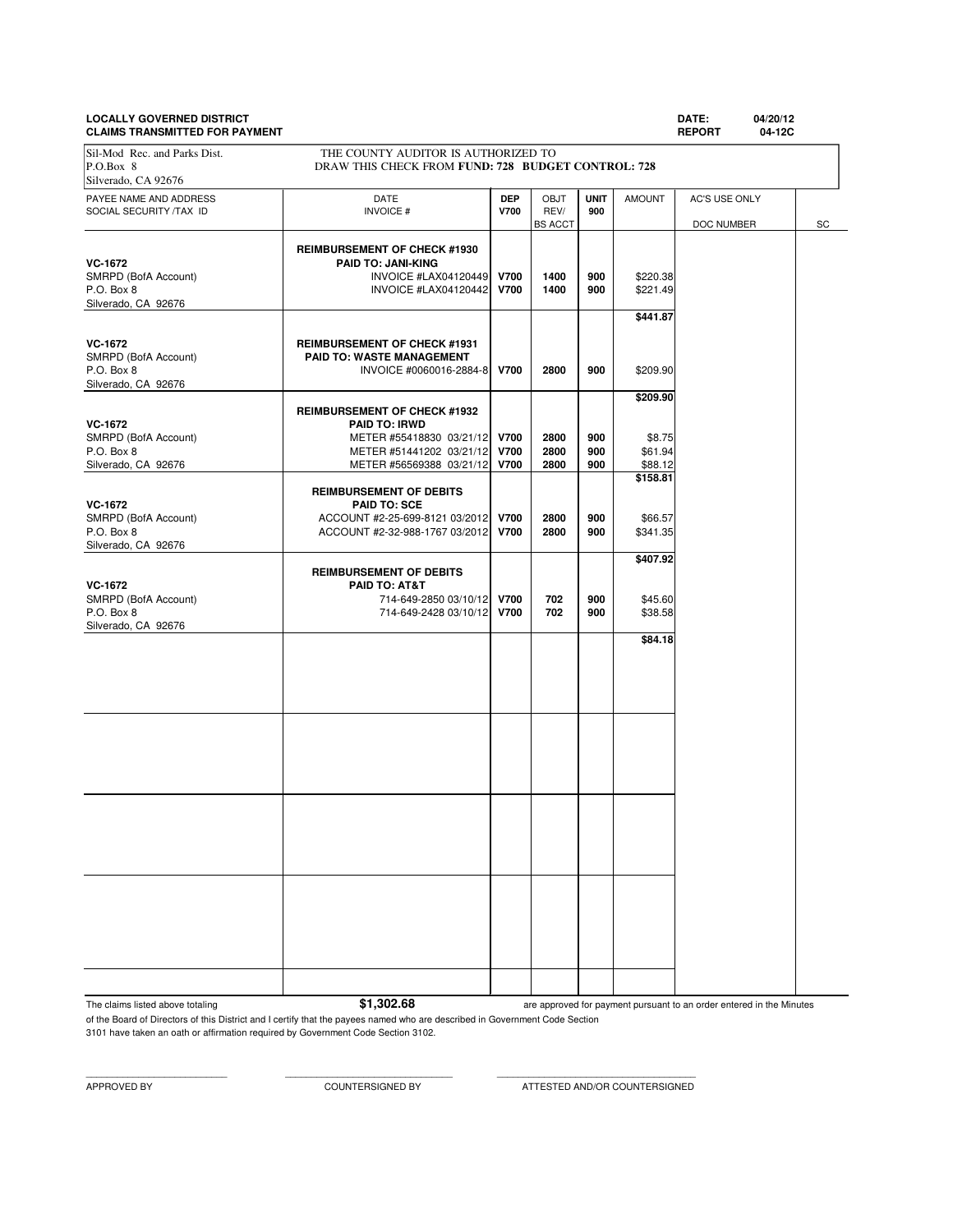Silverado Modjeska Recreation and Park District Minutes of Special Meeting April 15, 2012

A special meeting was called by SMRPD to address contracting for the Caretaker's mobile home replacement because time is of the essence. Appropriate notice had been given and posted.

The meeting was called to start at 6 PM. Start of the meeting was delayed until a quorum was reached.

The meeting was convened at 7PM in Modjeska Canyon. Directors in attendance: Greg Bates, Ron Shepston, Marty Weel.

The only business to come before the Board was the motion for the Caretaker's mobile home.

Motion A: Approve the selection of Advantage Homes as vendor for a 2 bedroom/2 bath, 20'x40' manufactured home and further to authorize Director Bates to enter into a purchase agreement with Advantage Homes for the home at a price not to exceed \$65,000, including delivery and removal of the old trailer. Motion made by Director Shepston, seconded by Director Bates. Motion passed.

Motion B: Approve Director Bates to enter into an agreement with the selected contractor for installation, setup, and finishing of the mobile home for a price not to exceed \$15,000. Motion made by Director Shepston, seconded by Director Bates. Motion passed.

Motion C: Approve Director Bates to enter into agreements with the Caretaker and/or local trades persons for miscellaneous work relating to replacement of the mobile home. The work will include preparation of the site for removal and replacement, temporary storage containers, site pad preparation, construction of stairs and awning, sales tax and miscellaneous expenses. Tasks in this category will not exceed \$5,000 individually or \$12,000 total. Motion made by Director Shepston, seconded by Director Bates. Motion passed.

These motions bring to a total an amount not to exceed \$92,000 for all expenses relating to the mobile home removal and replacement project. Director Bates is continuing to negotiate with the selected vendor and anticipates additional concessions in price.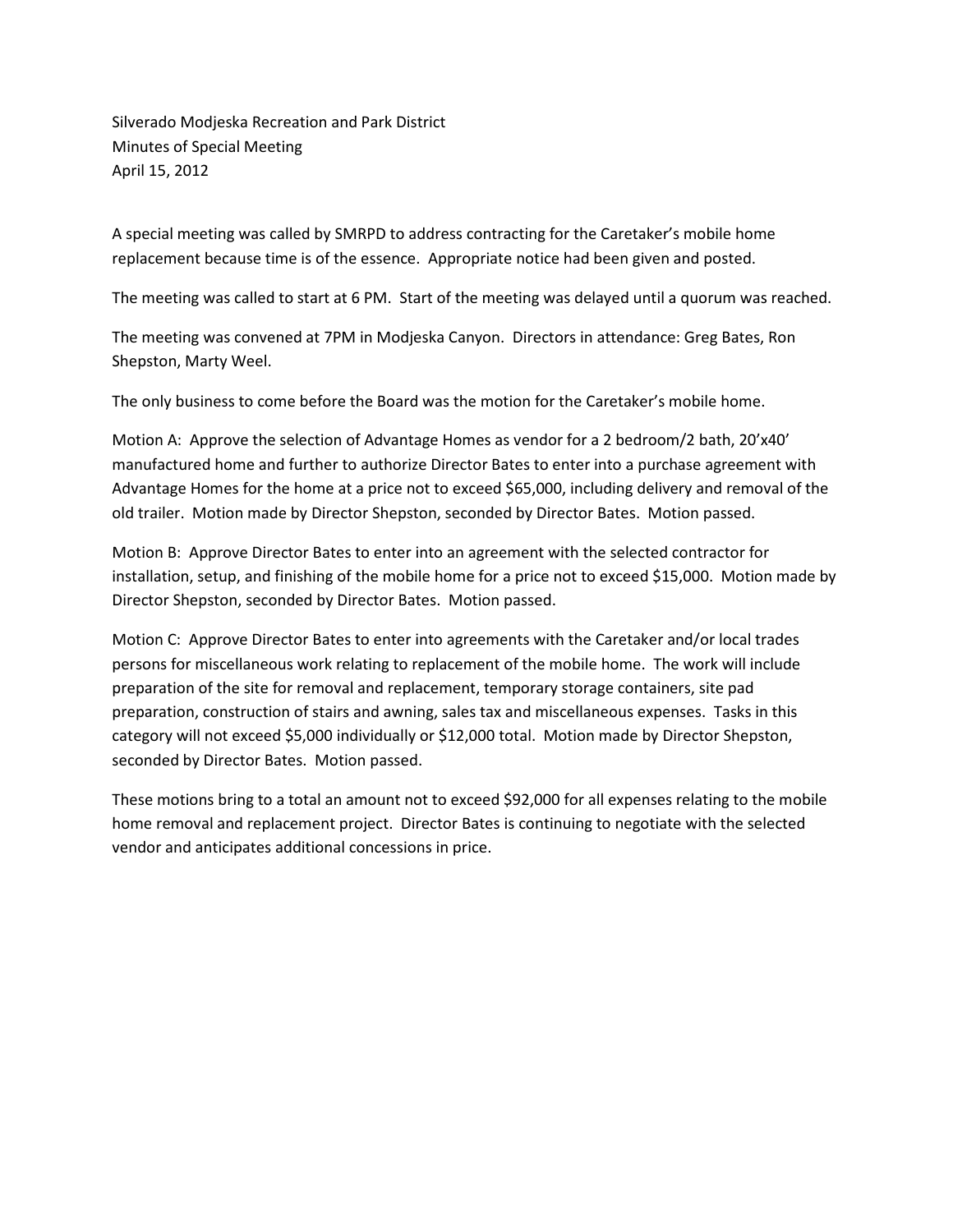

**SMRPD's Mission Statement - "To promote community well being** through programs and activities that protect, preserve and enrich the canyons' heritage, open space and unique way of life."

P.O. Box 8, Silverado California 92676 · www.smrpd.org

# MINUTES OF THE SPECIAL MEETING OF THE BOARD OF DIRECTORS

## THURSDAY MARCH 29, 2012 AT 7:00 PM

## AT THE SILVERADO COMMUNITY CENTER

#### 27641 SILVERADO CANYON ROAD, SILVERADO 92676

#### DIRECTORS STAFF

Ron Shepston - President Aimee Bryer - Scc Director

Tom Smisek - Vice President Elizabeth Martyn - General Counsel

Greg Bates – Secretary Bev Mileham - Admin. Assistant

Marty Weel - Treasurer Steve Reighart - Caretaker

Brett Peterson - Director Meghan Warner - Bookkeeper

#### MINUTES

CALL TO ORDER

The meeting was called to order at 7:15 PM by Director Smisek, who acted as chairperson. **ROLL CALL** 

Directors, Smisek, Shepston, Bates, Weel and Peterson

#### **PUBLIC ATTENDANCE**

Ann Manrriquez, Boyd Schultz, Rick Schultz, Scott Breeden, Linda Unger, Pam Schnabel, Alice Phillips, Lisa Unger, Marion Schuller, Mary Schreiber, Linda Kearns, Chad Kerns, Colleen Colgan, Mike Colgan, Mike Boeck, Dana Judd, Chay Peterson.

#### **PUBLIC AND BOARD INPUT**

After a lengthy discussion, the community and the Board decided on the wording that will go in a NOP letter to be sent to the County of Orange. The letter pertains to land that was purchased by St. Michael's Abbey, and shares concerns about existing trails that have been historically used by equestrians, hikers and mountain bikers for years.

**1 st ACTION Director Bates made a motion to adopt the NOP letter regarding the St. Michaels Abbey project, PA 120001. Director Smisek seconded, unanimously approved ADJOURNMENT was at 9:30**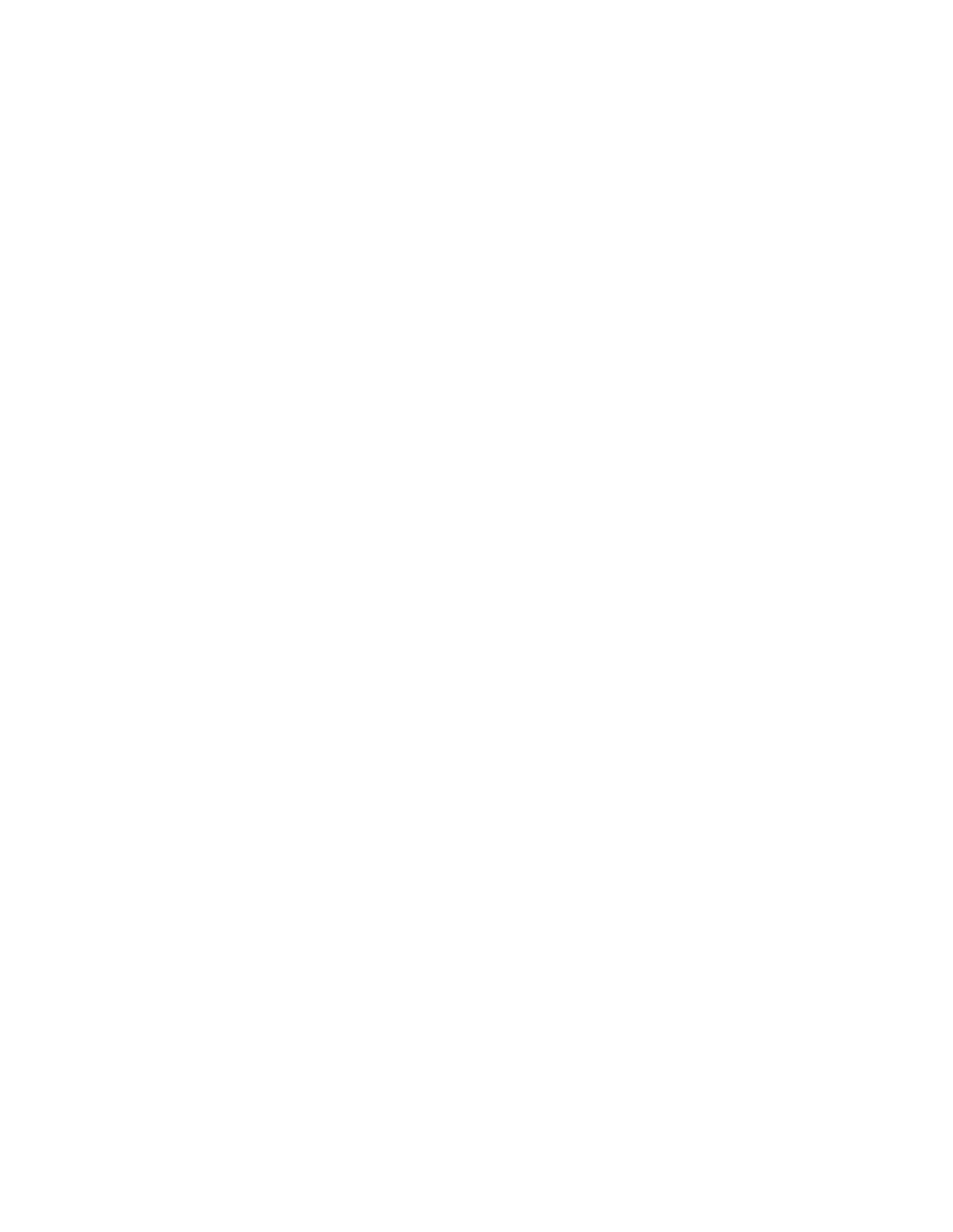

**SMRPD's Mission Statement - "To promote community well being** through programs and activities that protect, preserve and enrich the canyons' heritage, open space and unique way of life."

P.O. Box 8, Silverado California 92676 · www.smrpd.org

# MINUTES OF THE REGULAR MEETING OF THE BOARD OF DIRECTORS

## TUESDAY MARCH 27, 2012 AT 7:00 PM

#### AT THE SILVERADO COMMUNITY CENTER

#### 27641 SILVERADO CANYON ROAD, SILVERADO 92676

#### DIRECTORS STAFF

Ron Shepston - President Aimee Bryer - Scc Director

Tom Smisek - Vice President Elizabeth Martyn - General Counsel

Greg Bates – Secretary Bev Mileham - Admin. Assistant

Marty Weel - Treasurer Steve Reighart - Caretaker

Brett Peterson - Director **Meghan Warner - Bookkeeper** 

# **MINUTES**

CALL TO ORDER

The meeting was called to order at 7:03 PM by Director Shepston, who acted as chairperson. **ROLL CALL** 

Directors, Smisek, Shepston, Bates, Weel and Peterson, Caretaker Steve Reighart, Silverado Children's Center Director Aimee Bryer, and Admin. Assist. Bev Mileham

#### **PUBLIC ATTENDANCE**

Hank Rodgers, Judith Bruno, Carl Reinhart, Denise & Danny Ater, Debbie Seltzer, Corey Schlom, Tom Hetsel, Joanne Hubble, Phil McWilliams, Linda Unger, Scott Breeden, Lisa Collins, Chay Peterson.

**PUBLIC AND BOARD INPUT ON NON-AGENDIZED ITEMS** 

Zach Dupree is getting ready to start up the  $5<sup>th</sup>$  Annual Summer Concert Series again. Volunteers are needed, and a committee may be formed to help organize. A 501C3 form may be needed, the Board will discuss this and financial consideration as well. Also Director Shepston will talk to Capri about insurance for the event. It will be reported at the next Board meeting.

**CONSENT CALENDAR PAYMENT OF DISTRICT BILLS**